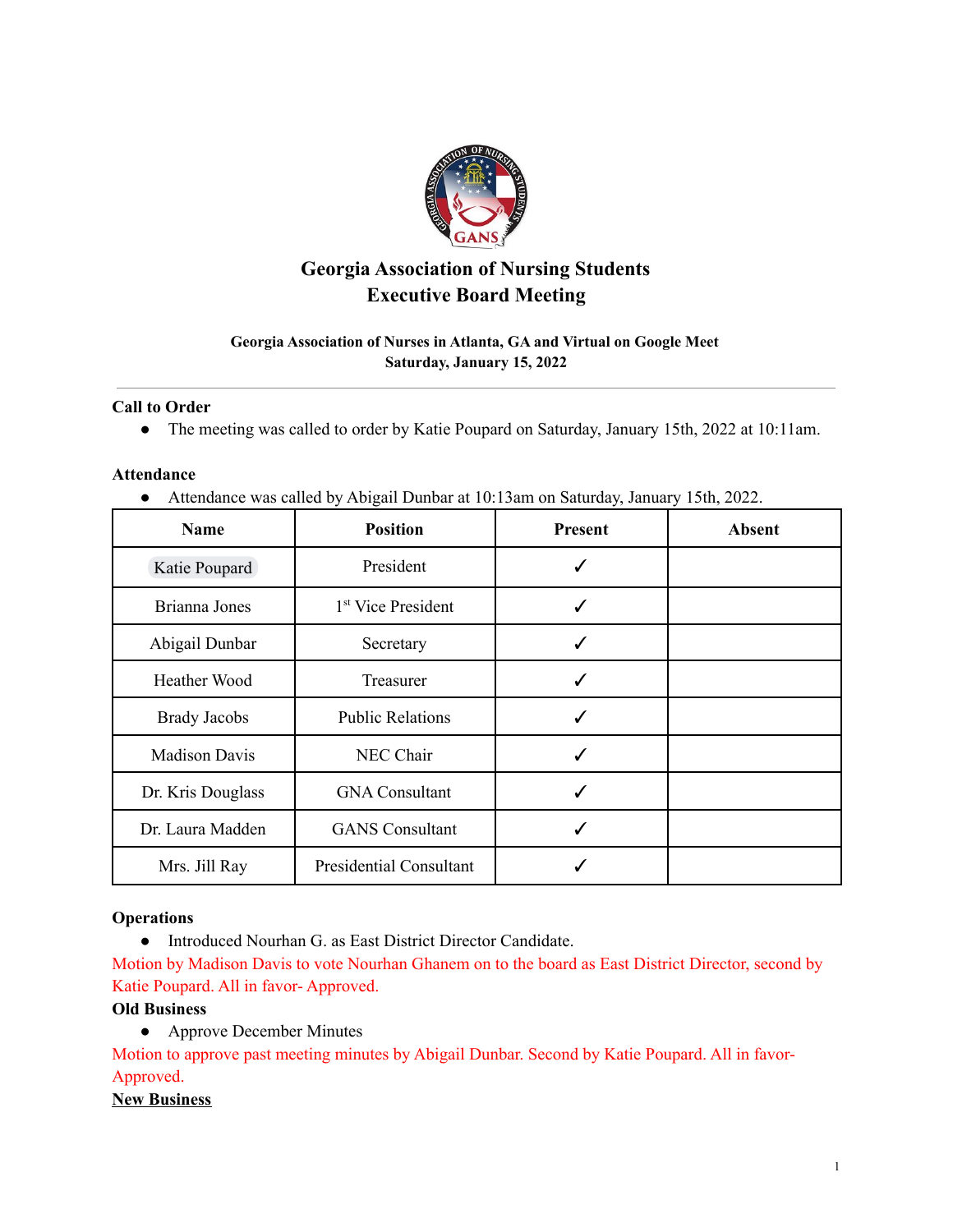# **President**

- Discussed which roles were still open and which ones needed to be filled as soon as possible.
- Legislation from Emory to national convention
	- Discussed Aileen Gopez's resolution to present at convention.
	- Katie made a motion to relinquish the resolution by Aileen Gopez to present at NSNA. Brady seconded the motion. All in favor- Approved.
- Discussed one of the board members presenting a resolution at the National Convention.
	- Brady agreed to be the main speaker.
	- Katie Poupard made a motion to approve the resolution that the board will present at the conference. Madison Second. All in favor- Approved.

## **1st VP**

- Voted on a theme for the 2022 GANS convention.
	- Brianna made a motion to center the convention theme around "heros", Katie Poupard seconded the motion. All in favor- approved.
- Discussed canceling the reservations with the Sheraton.
	- Brianna will be meeting with the Sheraton in the next few weeks to talk about cancelling the contract.
- Discussed location of the 2022 convention.
	- Brianna is going to reach out to Mercer to see if they will allow us to use their space for the conference.

# **Secretary**

- Contact Sheets
	- Discussed getting everyone's information to update the contact information.
- Name tags
	- Discussed looking at prices before the next meeting and will get with Heather Wood to discuss prices.

### **Treasurer**

- Discussed a proposed budget for the National Convention.
	- Heather Wood will look into different hotels and move the budget around before the February board meeting.

# **PR Director**

- Discussed refunds that need to be sent back to sponsors from last year's convention.
- Discussed 70th annual convention sponsorship/vendor prices.
	- We will discuss the prices a little more in depth at the next board meeting.
- Discussed getting each board member's information for an Instagram highlight.